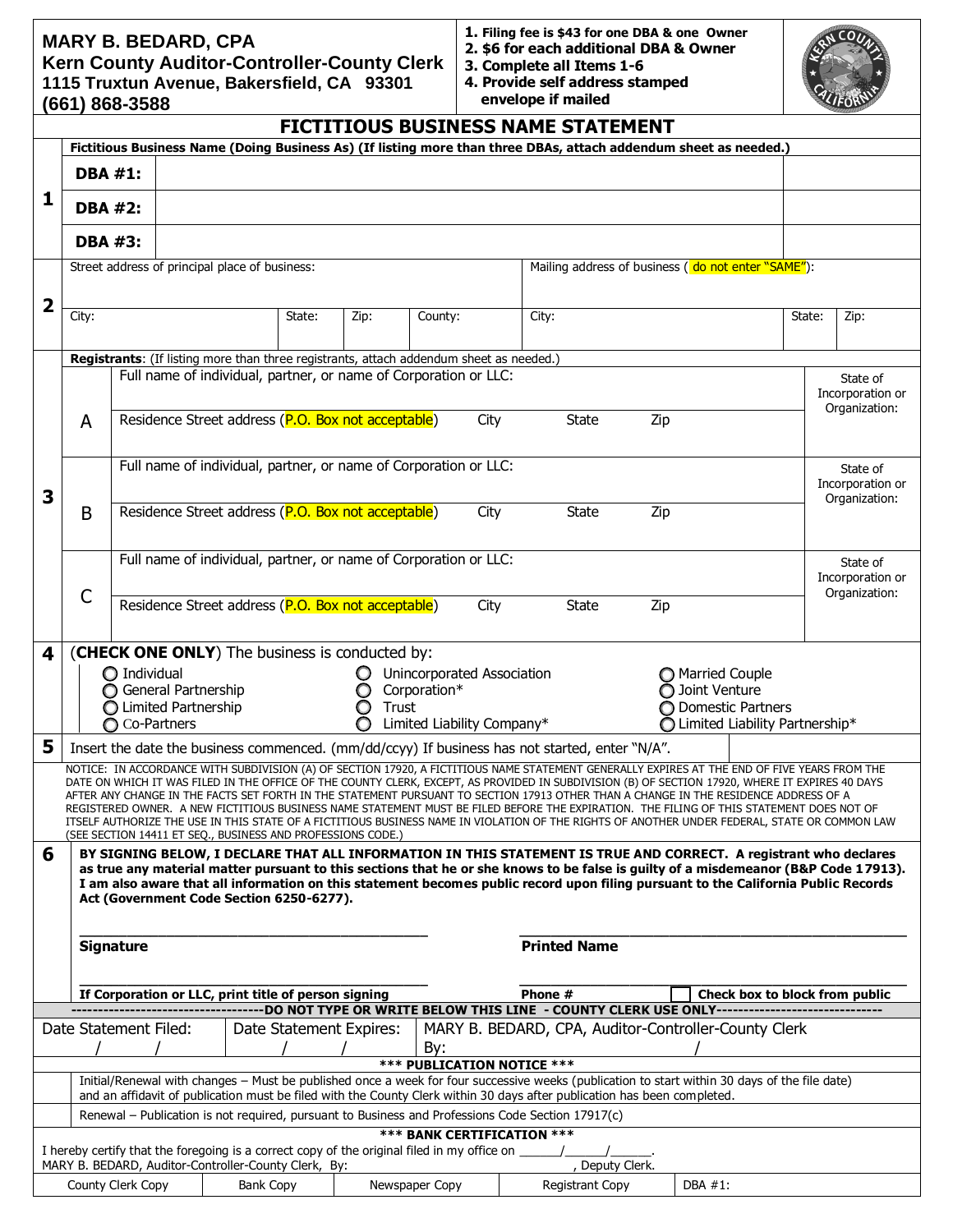

### KERN COUNTY AUDITOR-CONTROLLER-COUNTY CLERK MARY B. BEDARD, CPA

## **AFFIDAVIT OF IDENTITY – FICTITIOUS BUSINESS NAME STATEMENT**

In accordance with Section 17913 of the CA Business and Professions Code, the following identifying information is required to file a Fictitious Business Name Statement.

**This certificate must be signed in the presence of a Notary Public (mail/drop-off) OR Deputy County Clerk (in person).** 

| <b>Registrant Name</b>                                                 |                       |                                                                                                                                                                                                                                               |             |          |
|------------------------------------------------------------------------|-----------------------|-----------------------------------------------------------------------------------------------------------------------------------------------------------------------------------------------------------------------------------------------|-------------|----------|
|                                                                        | <b>First Name</b>     |                                                                                                                                                                                                                                               | Last Name   |          |
| Name of Business                                                       |                       |                                                                                                                                                                                                                                               |             |          |
| <b>Registrant Address</b>                                              |                       |                                                                                                                                                                                                                                               |             |          |
|                                                                        | <b>Street Address</b> |                                                                                                                                                                                                                                               |             |          |
|                                                                        | $\overline{City}$     | State                                                                                                                                                                                                                                         |             | Zip Code |
|                                                                        |                       | declare under penalty of perjury under the laws of the State of California,                                                                                                                                                                   |             |          |
| Signed on this $\frac{1}{(Day)}$ day of $\frac{1}{(Month)}$ 20 ______. |                       | that I am the registrant and intend to file this Fictitious Business Name. I understand that if I willfully make a false statement on<br>this affidavit, I may be punished by a fine not to exceed one thousand dollars (\$1,000).            |             |          |
| Secretary of State must be attached.                                   |                       | If filing as a corporation, limited liability company, or limited liability partnership, an original "Certificate of Status" issued by the                                                                                                    | (Signature) |          |
|                                                                        |                       | FOR OFFICE USE ONLY: ***TO BE COMPLETED BY DEPUTY COUNTY CLERK FOR IN-PERSON FILINGS ONLY***                                                                                                                                                  |             |          |
| ID #:                                                                  |                       |                                                                                                                                                                                                                                               |             |          |
|                                                                        |                       | <b>CERTIFICATE OF ACKNOWLEDGEMENT</b>                                                                                                                                                                                                         |             |          |
|                                                                        |                       | A NOTARY PUBLIC OR OTHER OFFICER COMPLETING THIS CERTIFICATE VERIFIES ONLY THE IDENTITY OF THE INDIVIDUAL WHO SIGNED THE<br>DOCUMENT TO WHICH THIS CERTIFICATE IS ATTACHED, AND NOT THE TRUTHFULNESS, ACCURACY, OR VALIDITY OF THAT DOCUMENT. |             |          |
|                                                                        |                       | *** For Mail or Third Party Requests Only***                                                                                                                                                                                                  |             |          |
| <b>STATE OF CALIFORNIA</b><br><b>County of</b>                         | SS                    |                                                                                                                                                                                                                                               |             |          |
| On                                                                     |                       |                                                                                                                                                                                                                                               |             |          |
|                                                                        |                       |                                                                                                                                                                                                                                               |             |          |

 WITNESS my hand and official seal. (NOTARY SEAL)

NOTARY SIGNATURE

\_\_\_\_\_\_\_\_\_\_\_\_\_\_\_\_\_\_\_\_\_\_\_\_\_\_\_\_\_\_\_\_\_\_\_